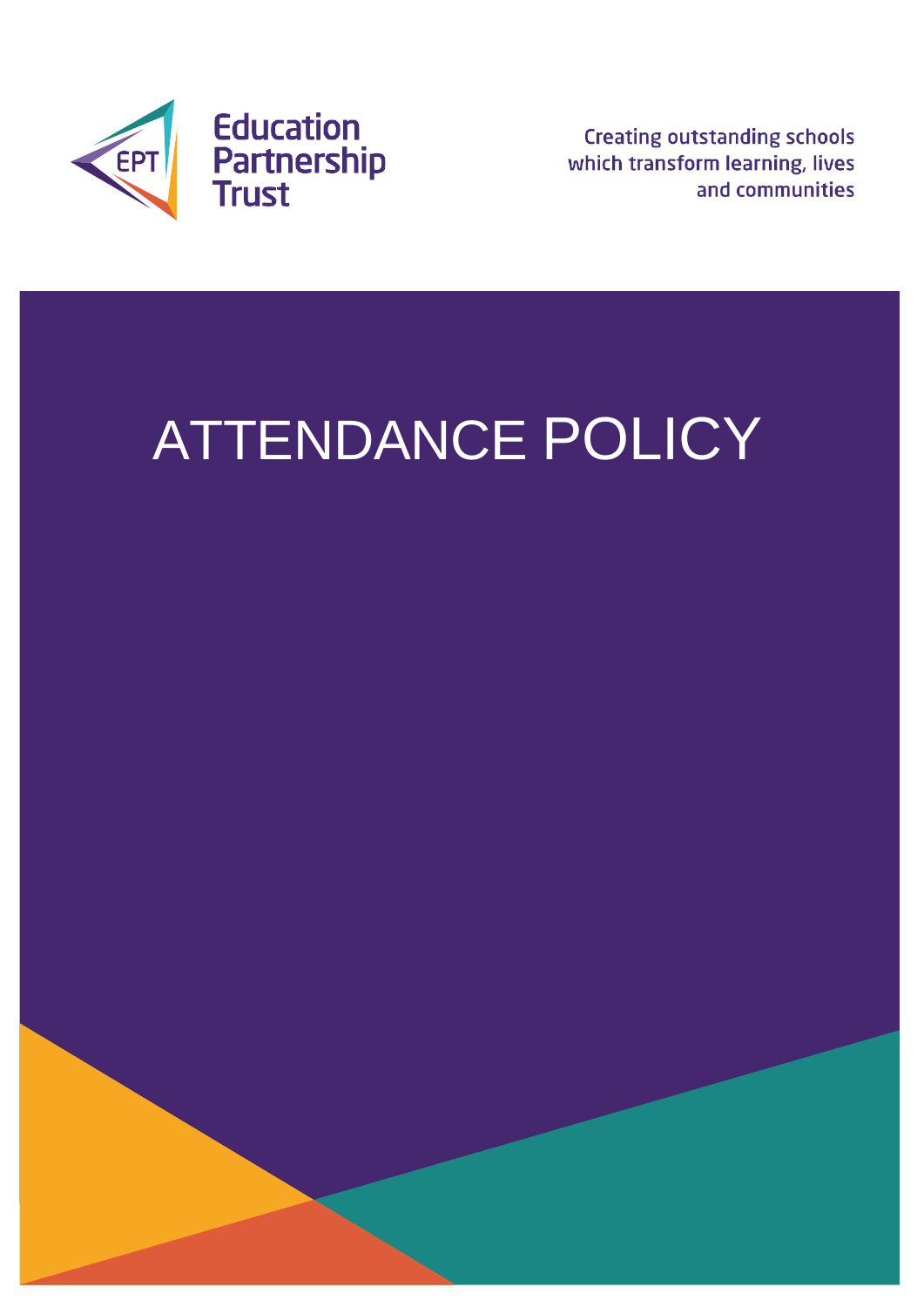

## **DOCUMENT CONTROL**

| This document has been         | <b>Burnley High School</b> |
|--------------------------------|----------------------------|
| approved for operation within: |                            |
| Date effective from            | January 2022               |
| Date of next review            | September 2023             |
| <b>Review period</b>           | <b>Bi-Annually</b>         |
| <b>Status</b>                  | Mandatory - School         |
| Owner                          | <b>BHS</b>                 |
| Version                        | 2                          |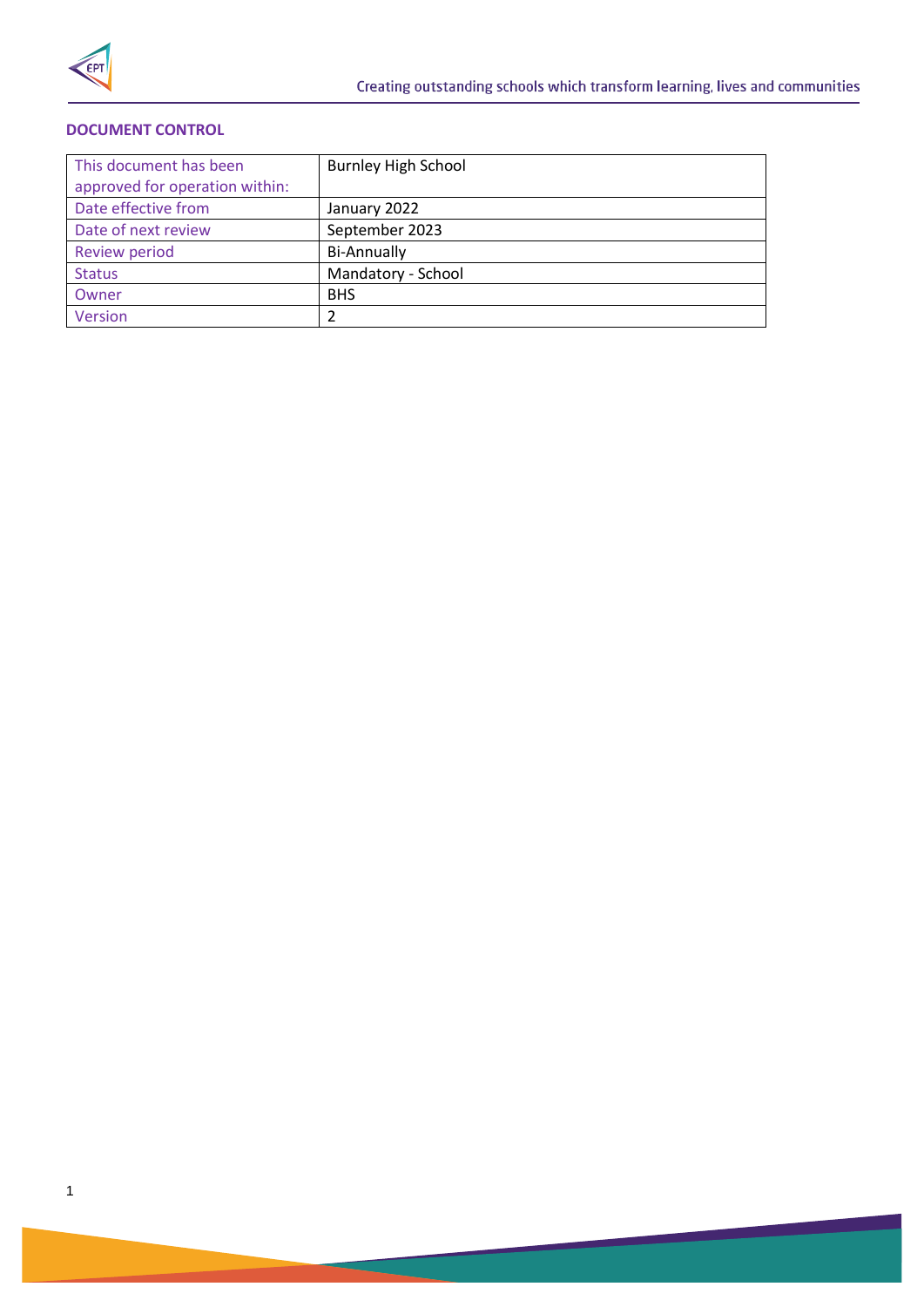

## Contents

<u> a shekara t</u>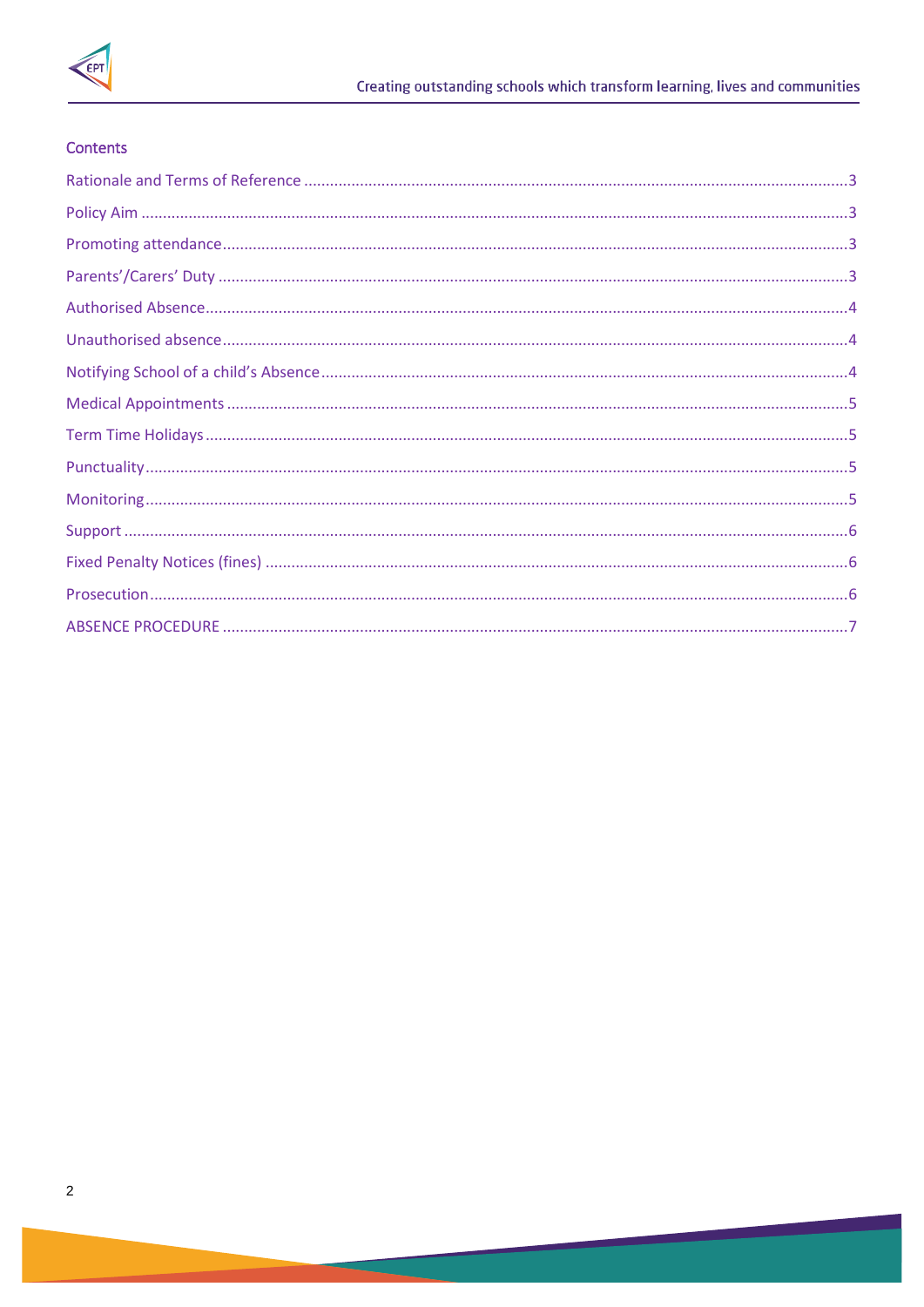<span id="page-3-0"></span>

#### **Rationale and Terms of Reference**

This policy has been written to comply with Department for Education Advice (DfE) on school attendance and guidance form Lancashire County Council

All young people between the ages of 11-16 are required to be in full-time education. From September 2013 all young people between 16 and 17 are required to be either in full time education or in training or in employment with training attached to it. This has risen to 18 in 2015.

Regular attendance to school is a key factor in determining a student's educational outcomes. Students whose attendance is 91% or above are extremely likely to realise their potential: nationally 73% of them will achieve the national benchmark of 5A\*-C passes including English and Maths whereas the figures of those with attendance below 90% is 35%. It is estimated that a week's absence every year for five years results in a student achieving the equivalent of half a grade less.

#### **References and link to other policies:**

- **BHS Behaviour Policy**
- **BHS Home School Agreement**

#### <span id="page-3-1"></span>**Policy Aim**

The aims of this policy are:

- To promote the importance of excellent attendance (above 97%)
- To outline the procedures that the school uses in relation to attendance

#### <span id="page-3-2"></span>**Promoting attendance**

The school will promote good attendance in the following ways:

- By demonstrating a strong attendance ethos
- Having a clear policy on absence
- Using effective systems
- Using data to improve school and student performance
- Promote the importance of legal requirements to all staff, students and parents/carers
- Intervening early when individual student absence gives cause for concern
- Have support systems in place for vulnerable pupils
- Reward and celebrate good and improved attendance by ensuring appropriate sanctions are in place for persistently poor absence, in line with local authority guidance?

## <span id="page-3-3"></span>**Parents'/Carers' Duty**

Parents/carers have a legal duty to ensure that their child attends school regularly and punctually. There are only three reasons why a child may be absent from school:

- Ill health
- Religious observance
- Where school transport should be provided by the local authority but is unavailable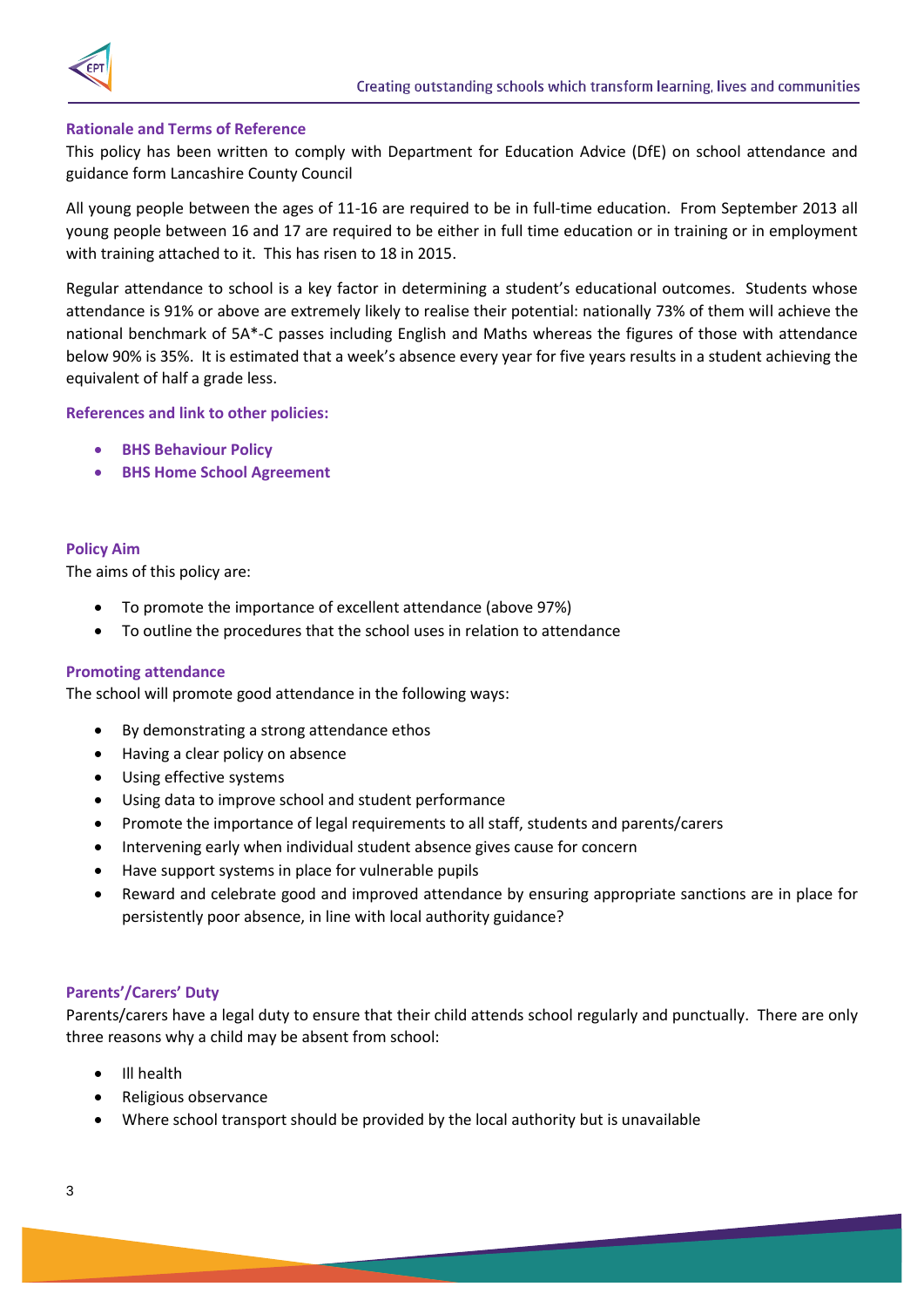

## <span id="page-4-0"></span>**Authorised Absence**

The Headteacher has the discretion to authorise other unavoidable absences including those for the following reasons:

- Medical/dental appointments
- Interviews for employment/further or higher education
- Agreed attainment tests e.g. music grades, driving test etc.
- Compassionate grounds e.g. bereavement
- Participation in elite sporting competitions or training

Only the Headteacher or his nominated representative can authorise absence. Parents/carers do not have this legal authority. Requests may be made in writing or may be emailed to [attendance@burnleyhigh.com](mailto:attendance@burnleyhigh.com) Requests must be made in advance if they are to be authorised. The only exception to this is when the request is made on compassionate grounds.

## <span id="page-4-1"></span>**Unauthorised absence**

An unauthorised absence is any absence not authorised by the Headteacher. Unauthorised absences are ones, which the school does not consider reasonable and for which no 'authorisation' has been given. Unauthorised absences may result in the school referring the pupil to the Local Authority.

This includes:

- Parents allowing children to be absent from school unnecessarily.
- Truancy
- Unexplained absence
- Persistent non-specific illness e.g. poorly/unwell
- Oversleeping
- Medical appointments of more than half a day without good reason
- Inadequate uniform/clothing.

## <span id="page-4-2"></span>**Notifying School of a child's Absence**

The school operate a first-day call system. Parents/Carers are required to telephone the school before 9.00am on **any** day when their child is absent. If the absence is expected to last more than one day, the parent/carer should indicate the day of return. As part of our Safeguarding Procedures, the Pastoral Leader or one of the Attendance Team will contact the parent or carer and other emergency contacts if no message has been received regarding the reason for the absence for the absence to check on the safety of the child. If we unable to make contact we will conduct a home visit on the first day of absence.

01282 681 950 [attendance@burnleyhigh.com](mailto:attendance@burnleyhigh.com)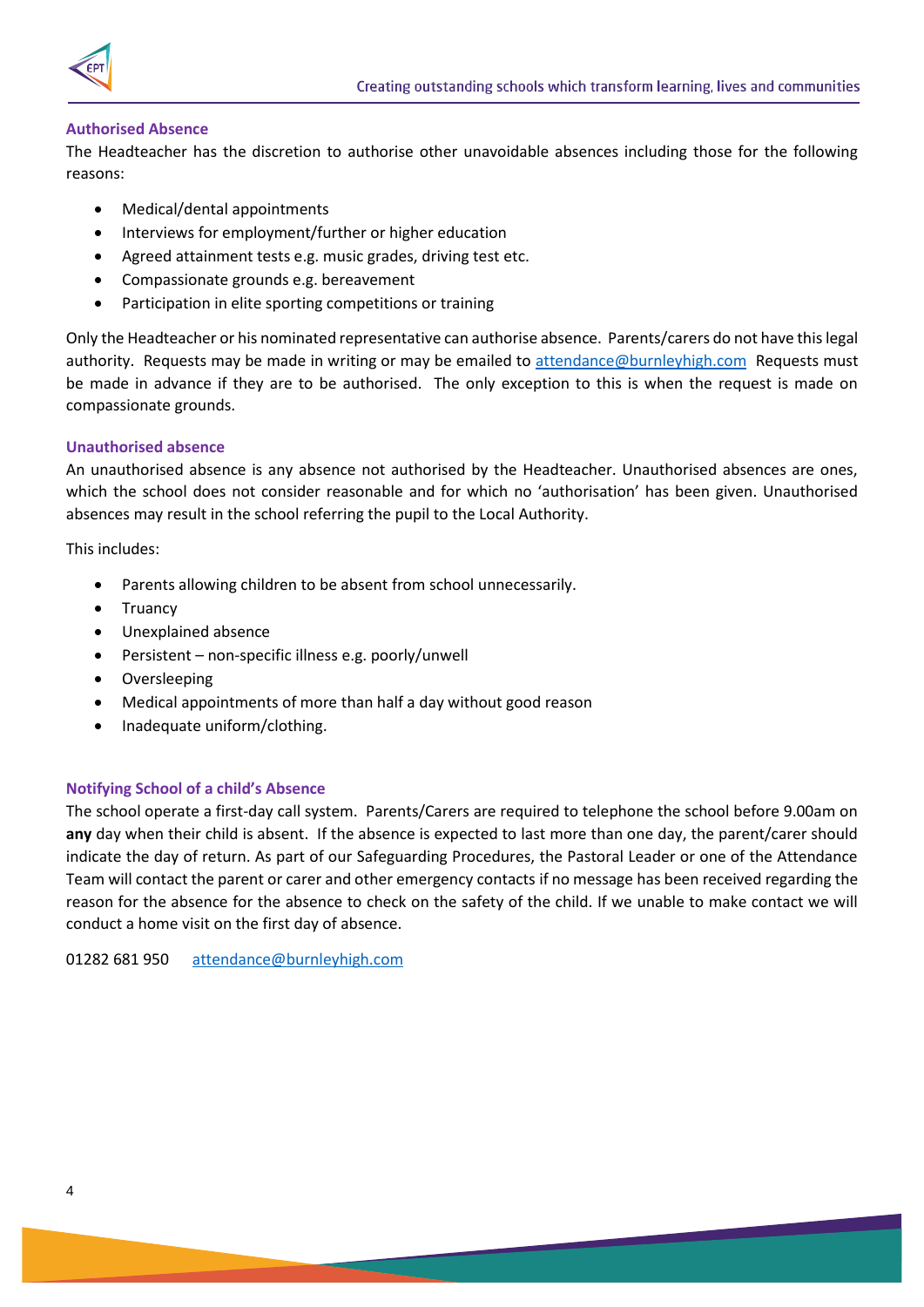

## <span id="page-5-0"></span>**Medical Appointments**

Parents/Carers are asked to make all but emergency medical and dental appointment outside of the school day. If this is not possible, please give as much notice as possible of the intended appointment. Under certain circumstances appointment cards/letters may be requested before absence is authorised. If you need to collect your child from school for an appointment, he/she must sign out of the building and back in again when they return. It is not appropriate for a child to miss a full school day for one appointment, unless we have been provided a medical letter indicating that the appointment requires a full day. If your child must attend a series of appointments during the school day, please ensure, where possible that the times and days of appointments are varied to avoid the same lesson being interrupted each time.

## <span id="page-5-1"></span>**Term Time Holidays**

All holidays taken during term time will be recorded as unauthorised. Parents/Carers can email their request to attendance@burnleyhigh.com stating the nature of any exceptional circumstances. Applications must be made well in advance and before any bookings are made. The law does not permit the Headteacher to authorise term time holidays or extensions to holidays which run into term time retrospectively. Parents/Carers may be served with a penalty notice. This is £120 fine per child per parent.

#### <span id="page-5-2"></span>**Punctuality**

The school doors open at 8.20am. The school day promptly starts at 8.30am. Students who are late will be spoken to and a detention arranged with the Pastoral team. A text message will be sent out on every occasion a student is late. If significant improvement is not seen over a specified period, parents/carers will be invited into school for a meeting. Poor punctuality could also impact on whether students are allowed to take part in trips. This will be discussed with parents at open evening and may result in your child being mentored by a member of the attendance team. Persistent lateness to school can also result in the case being referred to the Local Authority which may lead to a fixed penalty notice being issued.

## <span id="page-5-3"></span>**Monitoring**

The school monitors attendance on a weekly basis. If a student's attendance falls below 95% it is a cause for concern. Depending on the reasons for the non-attendance, parents/carers may be sent a letter alerting them to the issue and inviting them into school to discuss the matter with a view to seeing how we can work in partnership to improve the situation. School may request medical evidence in order to authorise absence from school. This may be for:

– any single period of absence of more than 5 school days

– the third separate period of illness in any half term and for ALL subsequent absences thereafter.

- any absence for a student with 93% or below attendance and therefore at risk of falling into the 'persistently absent' category (less than 90% attendance)

Medical evidence can take any of the following forms:

– A medical appointment card

- A medical appointment letter
- A copy of a prescription with the name of the child and a relevant date clearly visible
- Medication with a chemist's label showing the name of the child and a relevant date clearly visible
- An "unfit for School" declaration or letter from your GP

5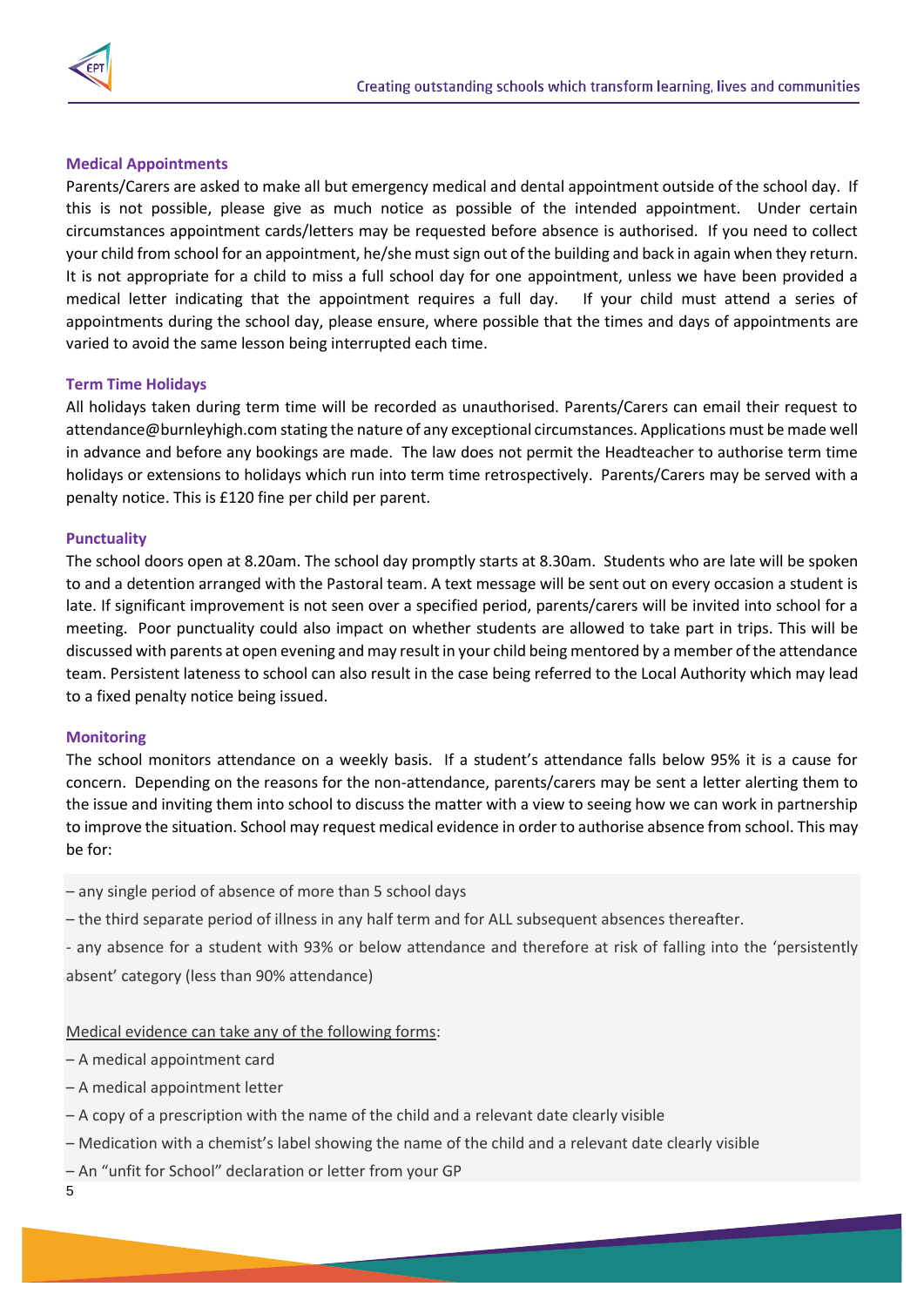

In cases where a student's attendance falls below 90%, or in circumstance of unauthorised absence, the school may refer the case to the Local Authority. Habitual lateness is also a cause for concern and has a direct impact on the child's progress. The definition of late is where a student arrives to registration after the register has been taken. The attendance record will be coded 'L' for late. Our school registers are held open until 8.45am; however students are expected to be in registration for 8.30am. Sanctions for late arrivals are detailed under punctuality. If a student arrives late after 8.45am they will be recorded as an 'L'. Poor attendance and lateness after the registers close will result in legal proceedings being initiated including the issuing of a fixed penalty notice or an attendance order. The school has a statutory obligation to inform the Local Authority of any student who is **persistently late to school, fails to attend regularly or has had ten or more days of continuous unauthorised absence.**

#### **Celebration**

Termly and annual prizes are awarded to students with an exceptional attendance record.

#### <span id="page-6-0"></span>**Support**

The school offers a variety of different support to students and their families where attendance is an issue. This may include support from a form tutor, a mentor, coach, the school counsellor, the pastoral team, the SENCO and Senior Team. In some circumstances Children's Social Care may be contacted to support a pupil with persistent unexplained absence. The school also works with other external agencies to support students who are absent from school and their families.

#### <span id="page-6-1"></span>**Fixed Penalty Notices (fines)**

The circumstances in which the school can issue a fived penalty notice (fine) are determined by the Local Authority. Up to two fixed penalty notices may be issued per child per year. Notices will be issues by the Local Authority at the request of the school in the following circumstances:

- Early intervention to address unauthorised absence (where that unauthorised absence would meet the criteria for a prosecution under s444, 1966 Education Act)
- Unauthorised holidays in term time
- Unwarranted delayed return from an authorised absence (without school agreement)
- Persistent late arrival after the register has closed

The fixed penalty is £60 if payment is made within 28 days but this rises to £120 if the payment is not made within 28days but paid within 42 days. Failure to pay a fixed penalty notice will result in fast track prosecution under section 444 Education Act 1996. **Fixed penalty notices are issued to all parents/carers who have parental responsibility for any child.**

#### <span id="page-6-2"></span>**Prosecution**

The parents/carers of a student who fails to attend regularly may be issued with an attendance order and may be prosecuted by the Local Authority if they fail to comply with it. Depending on the nature of the offence, fines can range up to £2,500.

Latest update on the statutory guidance can be viewed on DfE

[www.education.gov.uk](http://www.education.gov.uk/)